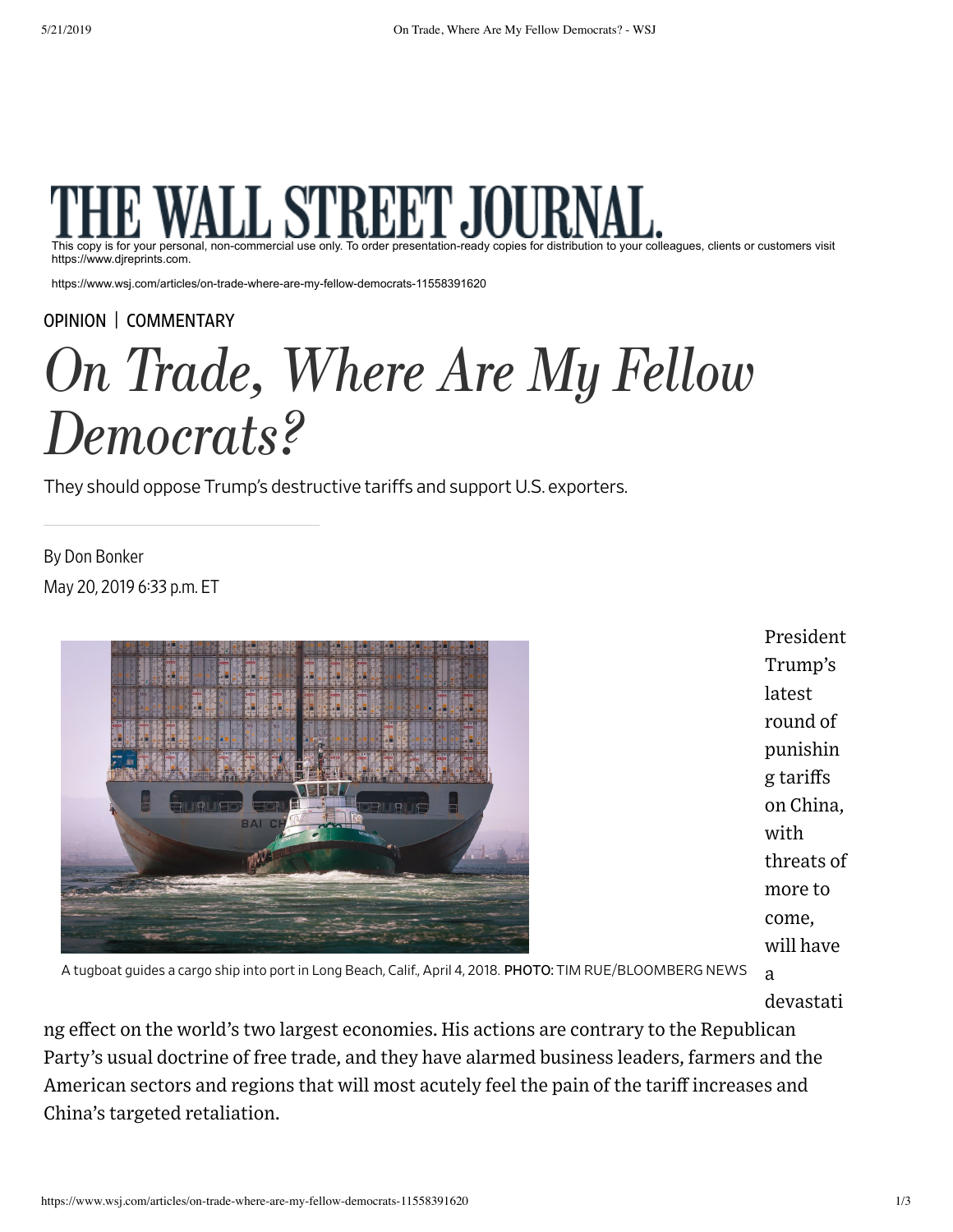# 5/21/2019 On Trade, Where Are My Fellow Democrats? - WSJ

So where are the Democrats? Until Mr. Trump arrived on the scene, the Democratic Party had itself been sojourning down the path of protectionism, driven by organized labor. Since then, the president has ripped up the Trans-Pacific Partnership, overhauled the North American Free Trade Agreement, and hit even U.S. allies with harsh tariffs—all while Democrats have been strangely silent. It seems as if they either tacitly support Mr. Trump's reckless trade policies or simply lack an alternative.

Sidestepping the Constitution, which clearly assigns to Congress the power to "regulate commerce with foreign nations," the Trump administration is using executive orders and national-security statutes to impose punishing tariffs. If a President Bernie Sanders were doing this, Senate Republicans would protest furiously. Yet Republicans and Democrats alike are letting the president do what he wants.

When I served in Congress, I chaired a subcommittee that presided over export policy, was an original co-sponsor of the Trade and Competitiveness Act of 1988, and served on President Reagan's Export Task Force. If I were advising Joe Biden or any of the 20-plus Democratic presidential candidates, I'd tell them there's a better way to deal with the trade deficit than the Trump administration's escalating threats, tariffs and pressure on our trading partners.

America should match what its competitors—Japan, China and Germany—have been doing for years. They have ambitious government programs that advantage their exporters in the global economy. America is so preoccupied with limiting imports that it devotes little or no attention to boosting exports. That's the real problem.

The U.S. has tens of thousands of domestic companies that would be highly competitive in foreign markets if they could collaborate in marketing and shipping their products abroad. In 1982 I worked with Secretary of Commerce Malcolm Baldrige to resolve this problem by passing the Export Trading Company Act, enacted with bipartisan support, that included a waiver to allow these companies to team up without being in violation of the antitrust laws. Unfortunately, the law has since been largely ignored by recent administrations, including Mr. Trump's.

The White House has tried plan after plan to restrict imports and punish trading partners. But focusing on the export side is a better way to ensure that American companies get a larger share of the world market. Over the years, Congress has established agencies and mandates to help U.S. companies go international, but they exist more like fiefdoms. There is no global strategy and no coherence.